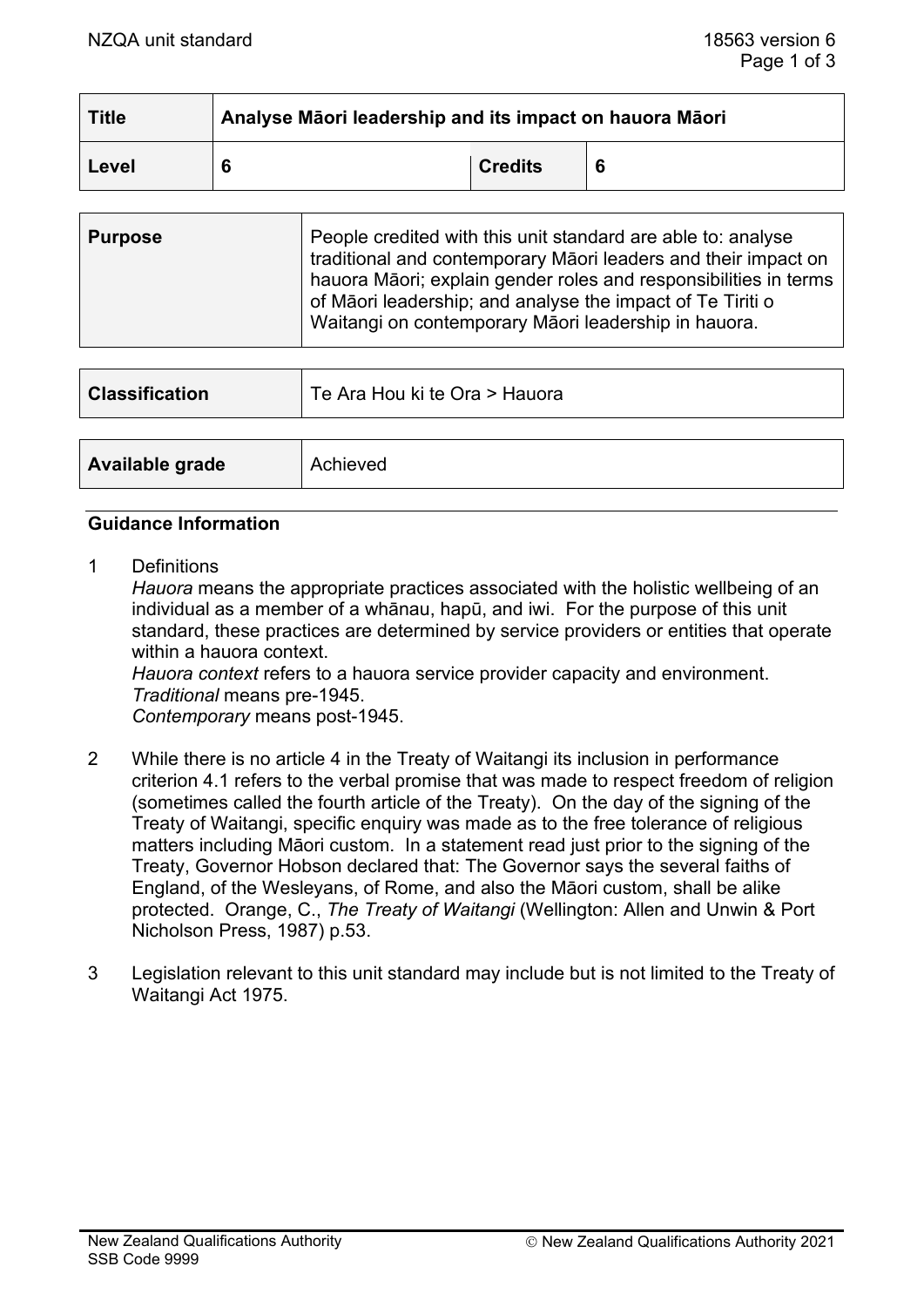# **Outcomes and performance criteria**

# **Outcome 1**

Analyse traditional Māori leaders and their impact on hauora Māori.

Range  $t$  traditional leaders may include but are not limited to  $-$  Ariki, Rangatira, Tohunga; evidence of two leaders is required.

#### **Performance criteria**

- 1.1 Traditional Māori leaders are analysed for their contribution to hauora Māori.
	- Range contributions may include but are not limited to  $-$  political, educational, social, technological, environmental; evidence of three contributions is required.

## **Outcome 2**

Analyse contemporary Māori leaders and their impact on hauora Māori.

Range contemporary leaders may include but are not limited to  $-$  corporate, community, marae, iwi appointed, hapū appointed, iwi elected, elected representatives at local or national level; evidence of two leaders is required.

# **Performance criteria**

2.1 Contemporary Māori leaders are analysed for their contribution to hauora Māori.

Range contributions may include but are not limited to  $-$  political, educational, social, technological, environmental; evidence of three contributions is required.

## **Outcome 3**

Explain gender roles and responsibilities in terms of Māori leadership.

#### **Performance criteria**

3.1 Roles and responsibilities for ngā tāne or ngā wāhine are explained.

Range roles may include but are not limited to – kaimahi; ringawera; kaikōrero; kaikaranga; kaiwero; responsibilities may include but are not limited to those associated with – taumata or paepae, wharenui, whare ora, whare mate, karanga, mahi kai, mahi māra, whare tangata; evidence of three roles and three responsibilities is required.